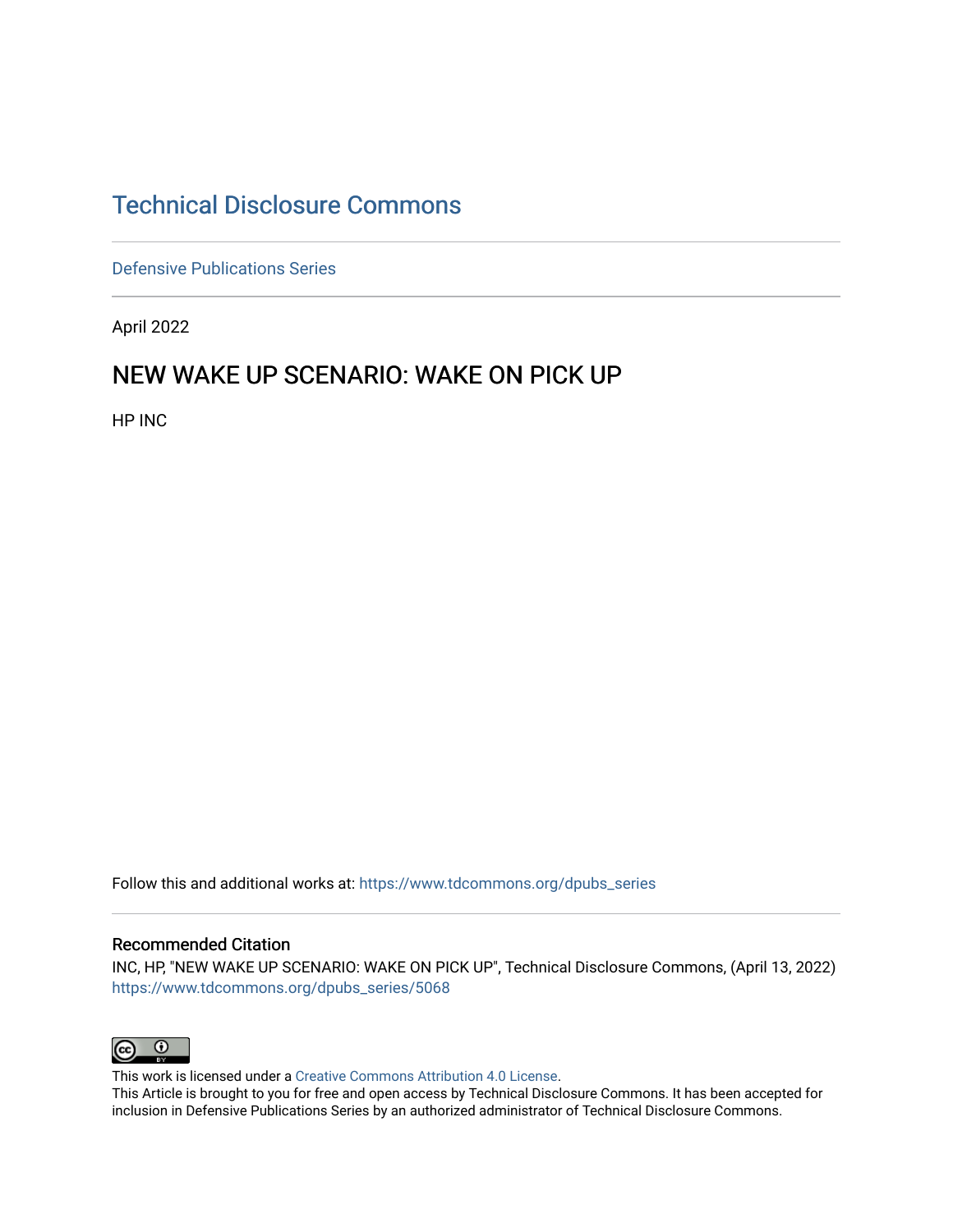# *New Wake up scenario: Wake on Pick Up*

### Abstract:

 Nowadays there're more and more intelligent and convenient ways to wake laptops up from sleep/hibernate mode, such as remote wake up via Internet, wake on voice detection, Human Presence detection…etc. Here we'd like to present another approach – Wake on Pick up detection, which allows users to wake up their laptops while they're working at home and moving their laptops to their workspace. This feature would benefit some scenarios that users pick up their laptops to another place to work, the laptops will be powered on while the laptop is picked up so that when users arrived their workspace start to work, they'll get their laptops ready to work.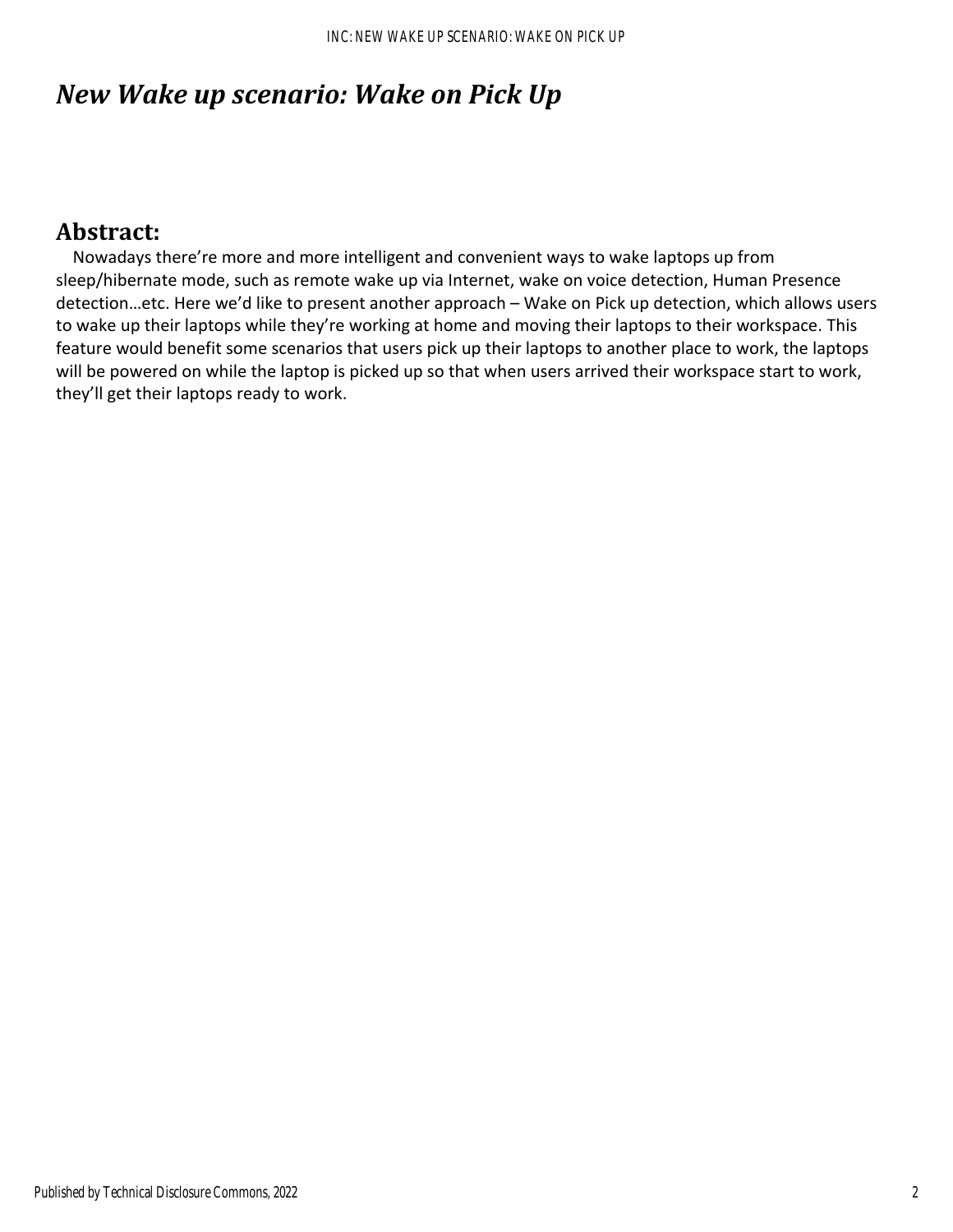# **Problem Solved:**

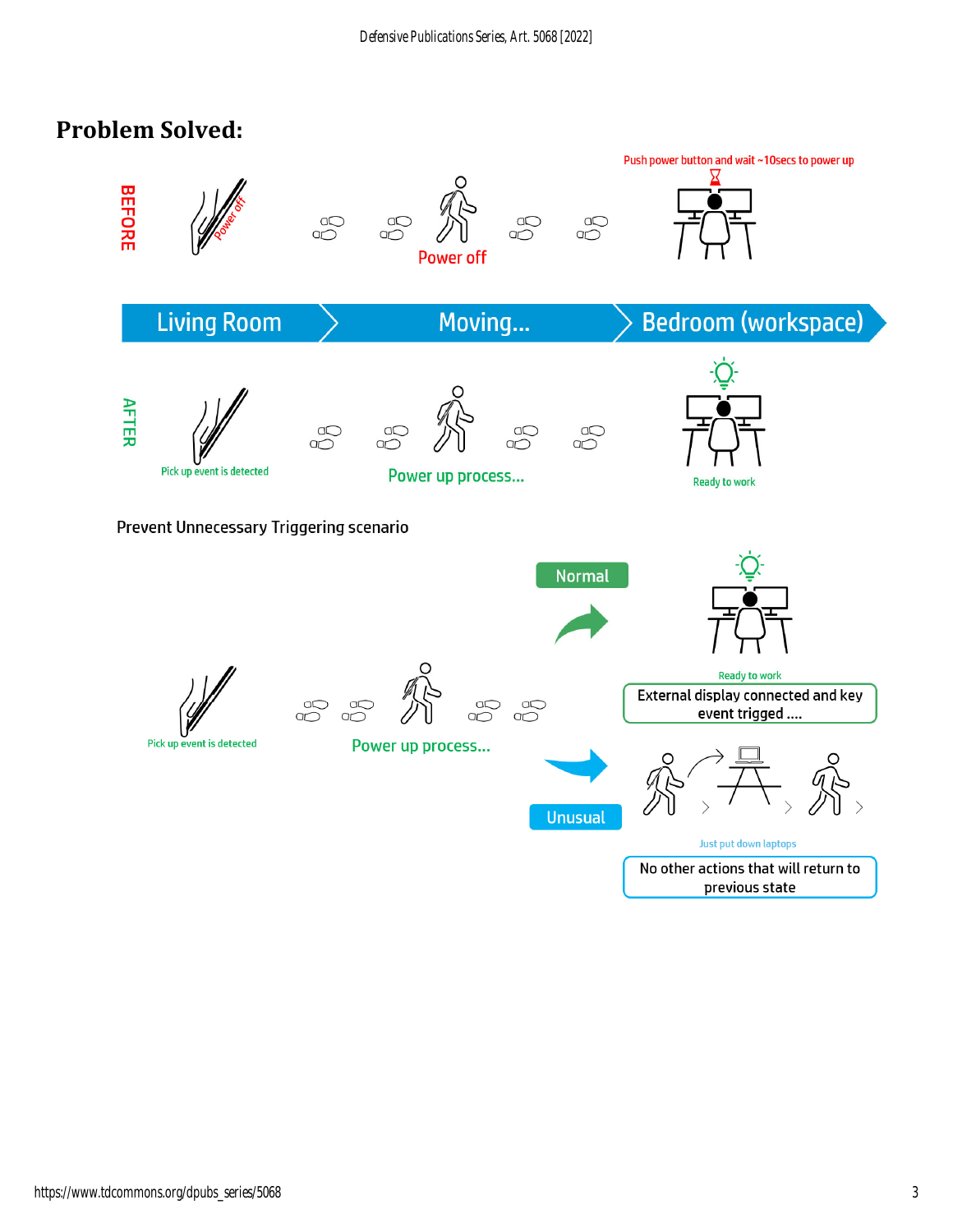# **Prior Solutions:**

 There're several innovative ways to wake up system, like Human Presence detection is widely used in smartphone/Laptop industries. However, this mechanism can only wake up system when the system is in "sleep mode", if end user shutdown or hibernate the system, the only way to wake up system is to push power button or open the lid. We'd like to offer users wake from pick‐up scenario so that users' laptop can be powered on prior than they are sitting down and push power button.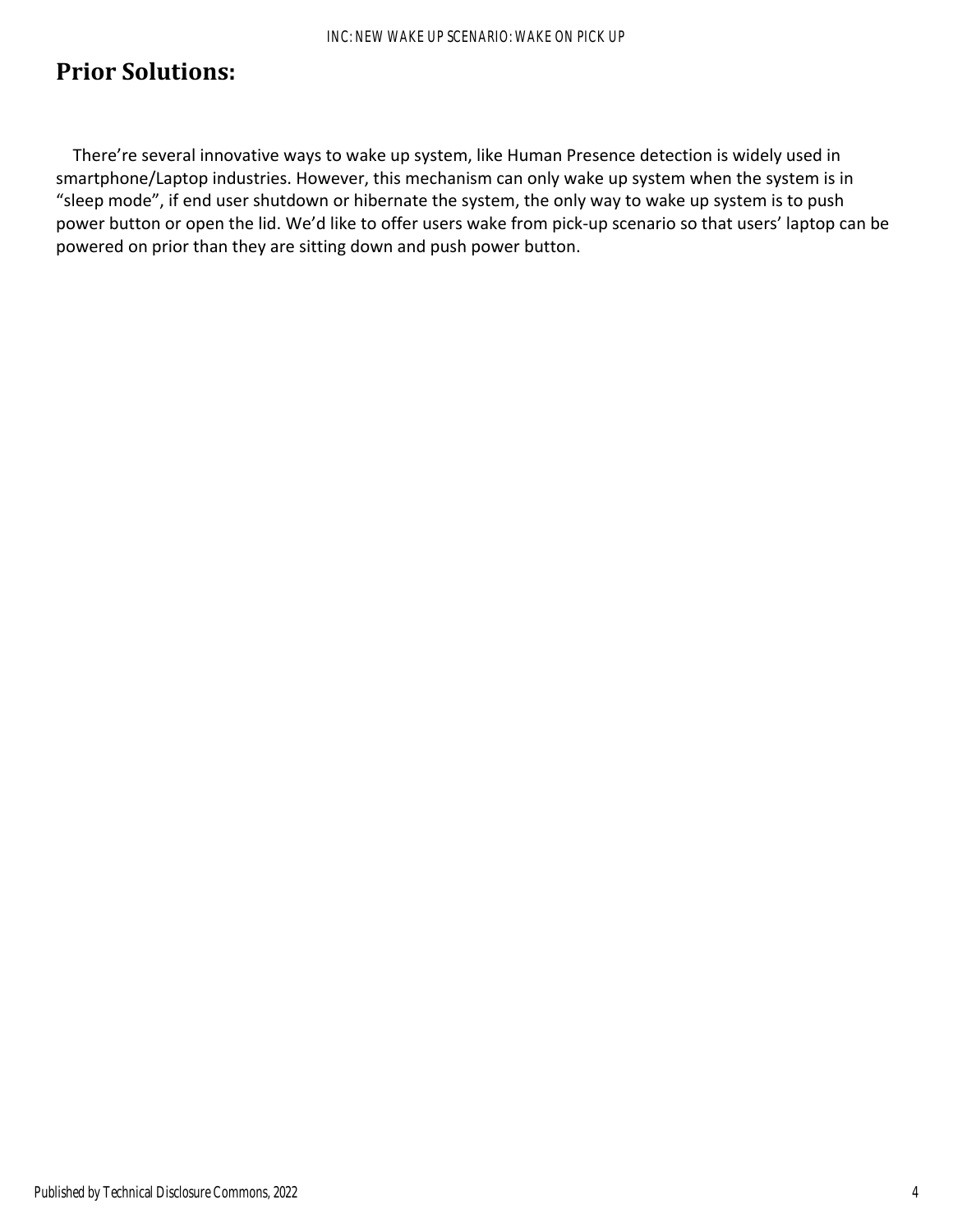# **Implementation/Product Drawing and Algorithm**



- The laptop is put on table with lid closed/opened and get in Hibernate System trigger wake up event based on pick  $\checkmark$ up detection mechanism.
- When user just put down notebook at table or desk, regardless of the state sensor and input device will detect user's  $\checkmark$ action to identify whether user need to use notebook.
- If user's usage behavior isn't detected, the system will return to previous state that it depends on setting to keeps  $\checkmark$ battery level.
- $\checkmark$ Sensor sends wake event to EC via GPIO, and EC checks if system was entering S4/S5 within X mins (e.g. 5mins) -If system stays in S4/S5 <  $5$ mins  $\rightarrow$  Do nothing  $\bullet$ 
	- If system stays in S4/S5 > 5mins  $\rightarrow$  EC triggers power button to wake up system.  $\bullet$